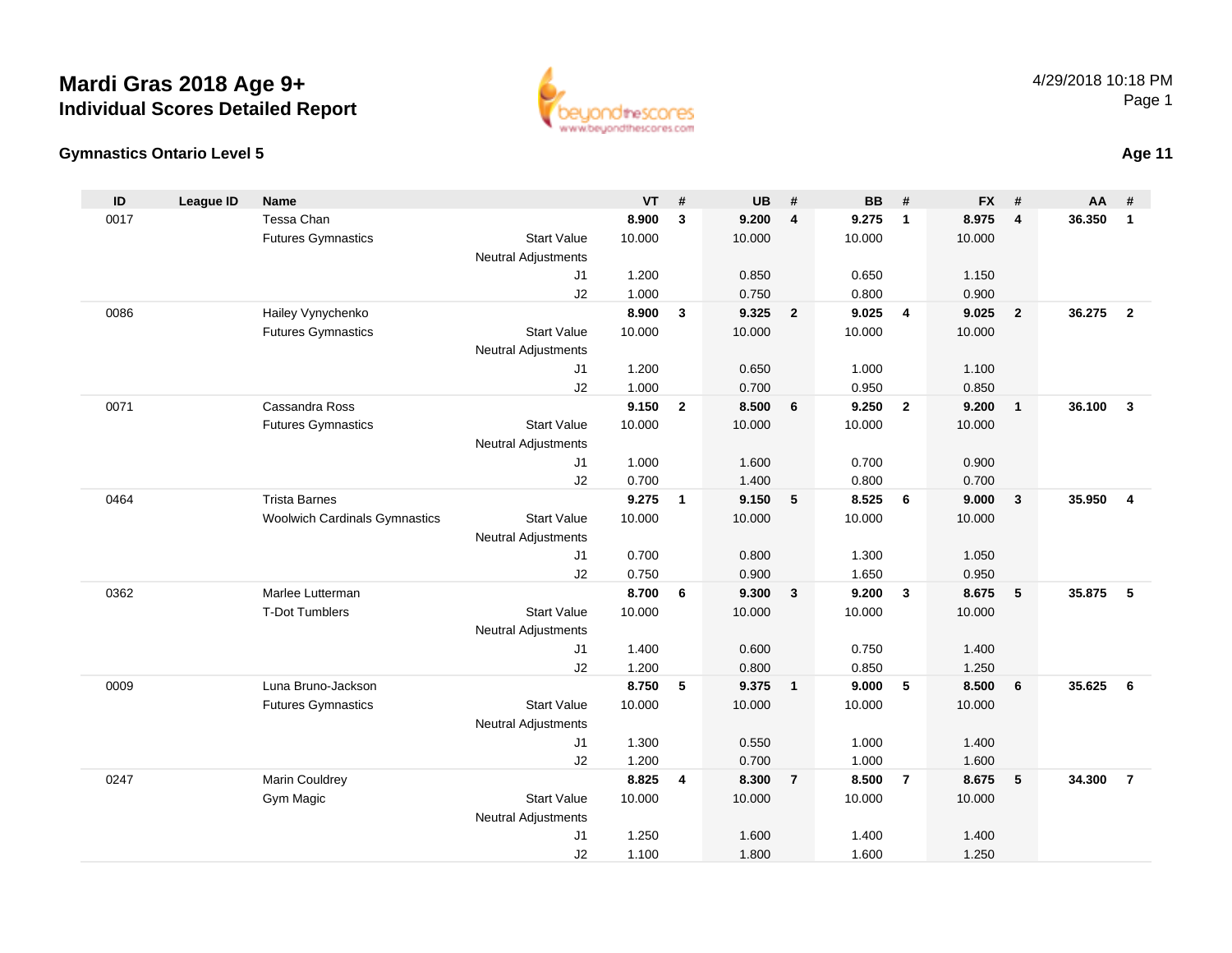

#### **Gymnastics Ontario Level 5**

| ID   | <b>League ID</b> | Name                      |                            | <b>VT</b> | #            | <b>UB</b> | #              | <b>BB</b> | #              | <b>FX</b> | #            | <b>AA</b> | #                       |
|------|------------------|---------------------------|----------------------------|-----------|--------------|-----------|----------------|-----------|----------------|-----------|--------------|-----------|-------------------------|
| 0357 |                  | Sophie Mitchell           |                            | 9.200     | $\mathbf{3}$ | 9.700     | $\overline{2}$ | 9.825     | $\mathbf{1}$   | 9.050     | $\mathbf{2}$ | 37.775    | $\mathbf{1}$            |
|      |                  | <b>T-Dot Tumblers</b>     | <b>Start Value</b>         | 10.000    |              | 10.000    |                | 10.000    |                | 10.000    |              |           |                         |
|      |                  |                           | <b>Neutral Adjustments</b> |           |              |           |                |           |                |           |              |           |                         |
|      |                  |                           | J1                         | 0.700     |              | 0.350     |                | 0.200     |                | 1.050     |              |           |                         |
|      |                  |                           | J2                         | 0.900     |              | 0.250     |                | 0.150     |                | 0.850     |              |           |                         |
| 0038 |                  | Samantha Fung             |                            | 9.275     | $\mathbf{2}$ | 9.775     | $\overline{1}$ | 9.625     | $\overline{2}$ | 9.025     | $\mathbf{3}$ | 37.700    | $\overline{\mathbf{2}}$ |
|      |                  | <b>Futures Gymnastics</b> | <b>Start Value</b>         | 10.000    |              | 10.000    |                | 10.000    |                | 10.000    |              |           |                         |
|      |                  |                           | <b>Neutral Adjustments</b> |           |              |           |                |           |                |           |              |           |                         |
|      |                  |                           | J1                         | 0.700     |              | 0.250     |                | 0.400     |                | 0.950     |              |           |                         |
|      |                  |                           | J2                         | 0.750     |              | 0.200     |                | 0.350     |                | 1.000     |              |           |                         |
| 0359 |                  | Kaya Nishi                |                            | 9.550     | $\mathbf{1}$ | 9.600     | $\mathbf{3}$   | 9.050     | $\overline{4}$ | 8.925     | 5            | 37.125    | $\mathbf{3}$            |
|      |                  | <b>T-Dot Tumblers</b>     | <b>Start Value</b>         | 10.000    |              | 10.000    |                | 10.000    |                | 10.000    |              |           |                         |
|      |                  |                           | <b>Neutral Adjustments</b> |           |              |           |                |           |                |           |              |           |                         |
|      |                  |                           | J1                         | 0.500     |              | 0.400     |                | 1.000     |                | 1.050     |              |           |                         |
|      |                  |                           | J2                         | 0.400     |              | 0.400     |                | 0.900     |                | 1.100     |              |           |                         |
| 0366 |                  | <b>Chloe Ross</b>         |                            | 9.075     | 4            | 9.475     | $\overline{4}$ | 9.000     | 6              | 8.975     | 4            | 36.525    | $\overline{\mathbf{4}}$ |
|      |                  | Gymnastics Mississauga    | <b>Start Value</b>         | 10.000    |              | 10.000    |                | 10.000    |                | 10.000    |              |           |                         |
|      |                  |                           | <b>Neutral Adjustments</b> |           |              |           |                |           |                |           |              |           |                         |
|      |                  |                           | J1                         | 0.900     |              | 0.500     |                | 1.100     |                | 0.950     |              |           |                         |
|      |                  |                           | J2                         | 0.950     |              | 0.550     |                | 0.900     |                | 1.100     |              |           |                         |
| 0364 |                  | Sara Shaw                 |                            | 9.075     | 4            | 9.375     | 5              | 9.100     | $\mathbf{3}$   | 8.900     | 6            | 36.450    | -5                      |
|      |                  | <b>T-Dot Tumblers</b>     | <b>Start Value</b>         | 10.000    |              | 10.000    |                | 10.000    |                | 10.000    |              |           |                         |
|      |                  |                           | <b>Neutral Adjustments</b> |           |              |           |                |           |                |           |              |           |                         |
|      |                  |                           | J1                         | 0.950     |              | 0.600     |                | 1.050     |                | 1.100     |              |           |                         |
|      |                  |                           | J2                         | 0.900     |              | 0.650     |                | 0.750     |                | 1.100     |              |           |                         |
| 0363 |                  | <b>Eliot Lederer</b>      |                            | 9.050     | 5            | 8.725     | 6              | 9.025     | 5              | 9.175     | $\mathbf{1}$ | 35.975    | 6                       |
|      |                  | <b>T-Dot Tumblers</b>     | <b>Start Value</b>         | 10.000    |              | 10.000    |                | 10.000    |                | 10.000    |              |           |                         |
|      |                  |                           | <b>Neutral Adjustments</b> |           |              |           |                |           |                |           |              |           |                         |
|      |                  |                           | J1                         | 1.000     |              | 1.350     |                | 0.950     |                | 0.900     |              |           |                         |
|      |                  |                           | J2                         | 0.900     |              | 1.200     |                | 1.000     |                | 0.750     |              |           |                         |

**Age 10**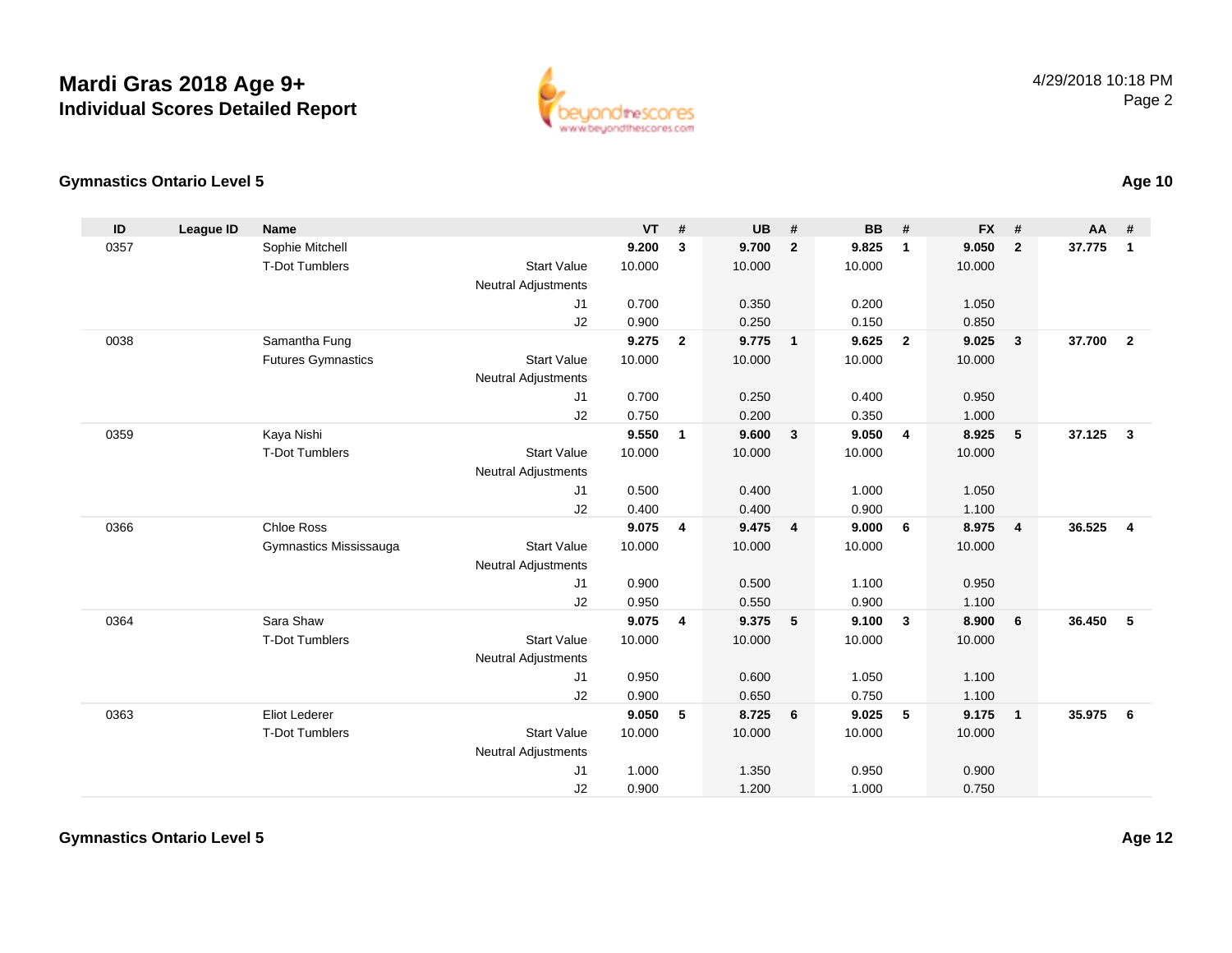

| ID   | <b>League ID</b> | <b>Name</b>                     |                            | <b>VT</b> | #              | <b>UB</b> | #              | <b>BB</b> | #                        | $FX$ # |                | $AA$ # |                         |
|------|------------------|---------------------------------|----------------------------|-----------|----------------|-----------|----------------|-----------|--------------------------|--------|----------------|--------|-------------------------|
| 0250 |                  | Seana Maennling                 |                            | 9.550     | $\overline{2}$ | 8.850     | $\overline{2}$ | 9.350     | 1                        | 9.225  | $\mathbf{1}$   | 36.975 | $\blacksquare$          |
|      |                  | Gym Magic                       | <b>Start Value</b>         | 10.000    |                | 10.000    |                | 10.000    |                          | 10.000 |                |        |                         |
|      |                  |                                 | <b>Neutral Adjustments</b> |           |                |           |                |           |                          |        |                |        |                         |
|      |                  |                                 | J1                         | 0.450     |                | 1.250     |                | 0.750     |                          | 0.750  |                |        |                         |
|      |                  |                                 | J2                         | 0.450     |                | 1.050     |                | 0.550     |                          | 0.800  |                |        |                         |
| 0347 |                  | <b>Rachel Butcher</b>           |                            | 9.175     | 5              | 8.850     | $\overline{2}$ | 8.625     | 3                        | 9.075  | $\overline{2}$ | 35.725 | $\overline{\mathbf{2}}$ |
|      |                  | <b>Alliston Gymnastics Club</b> | <b>Start Value</b>         | 10.000    |                | 10.000    |                | 10.000    |                          | 10.000 |                |        |                         |
|      |                  |                                 | <b>Neutral Adjustments</b> |           |                |           |                |           |                          |        |                |        |                         |
|      |                  |                                 | J1                         | 0.800     |                | 1.250     |                | 1.250     |                          | 0.950  |                |        |                         |
|      |                  |                                 | J2                         | 0.850     |                | 1.050     |                | 1.500     |                          | 0.900  |                |        |                         |
| 0255 |                  | Sophie Urbanovic                |                            | 9.500     | 3              | 8.275     | 3              | 9.000     | $\mathbf{2}$             | 8.925  | $\mathbf{3}$   | 35.700 | $\overline{\mathbf{3}}$ |
|      |                  | Gym Magic                       | <b>Start Value</b>         | 10.000    |                | 10.000    |                | 10.000    |                          | 10.000 |                |        |                         |
|      |                  |                                 | <b>Neutral Adjustments</b> |           |                |           |                |           |                          |        |                |        |                         |
|      |                  |                                 | J <sub>1</sub>             | 0.600     |                | 1.800     |                | 0.900     |                          | 1.100  |                |        |                         |
|      |                  |                                 | J2                         | 0.400     |                | 1.650     |                | 1.100     |                          | 1.050  |                |        |                         |
| 0275 |                  | Adria Basaraba                  |                            | 9.300     | 4              | 8.200     | $\overline{4}$ | 8.500     | $\overline{4}$           | 8.900  | $\overline{4}$ | 34.900 | $\overline{4}$          |
|      |                  | <b>Horizons Gymnastics</b>      | <b>Start Value</b>         | 10.000    |                | 10.000    |                | 10.000    |                          | 10.000 |                |        |                         |
|      |                  |                                 | <b>Neutral Adjustments</b> |           |                |           |                |           |                          |        |                |        |                         |
|      |                  |                                 | J <sub>1</sub>             | 0.700     |                | 1.900     |                | 1.350     |                          | 1.000  |                |        |                         |
|      |                  |                                 | J2                         | 0.700     |                | 1.700     |                | 1.650     |                          | 1.200  |                |        |                         |
| 0036 |                  | Corynn Fowler                   |                            | 9.650     | $\mathbf{1}$   | 9.475     | $\overline{1}$ | X.XXX     | $\overline{\phantom{a}}$ | X.XXX  | $\sim$         | 19.125 | $\overline{5}$          |
|      |                  | <b>Futures Gymnastics</b>       | <b>Start Value</b>         | 10.000    |                | 10.000    |                |           |                          |        |                |        |                         |
|      |                  |                                 | <b>Neutral Adjustments</b> |           |                |           |                |           |                          |        |                |        |                         |
|      |                  |                                 | J <sub>1</sub>             | 0.400     |                | 0.450     |                |           |                          |        |                |        |                         |
|      |                  |                                 | J2                         | 0.300     |                | 0.600     |                |           |                          |        |                |        |                         |

#### **Gymnastics Ontario Level 5**

**ID League ID Name VT # UB # BB # FX # AA #** 0254 Emily Sims **9.250 <sup>5</sup> 9.300 <sup>3</sup> 9.275 <sup>1</sup> 8.875 <sup>2</sup> 36.700 <sup>1</sup>** Gym Magic Start Valuee 10.000 10.000 10.000 10.000 Neutral Adjustments J1 0.700 0.800 0.800 1.200 J2 0.800 0.600 0.650 1.050 0448 Moriah Gilbert **9.525 <sup>1</sup> 8.900 <sup>4</sup> 9.025 <sup>2</sup> 9.200 <sup>1</sup> 36.650 <sup>2</sup>** Whitby Gymnastics Start Valuee 10.000 10.000 10.000 10.000

### **Age13-15**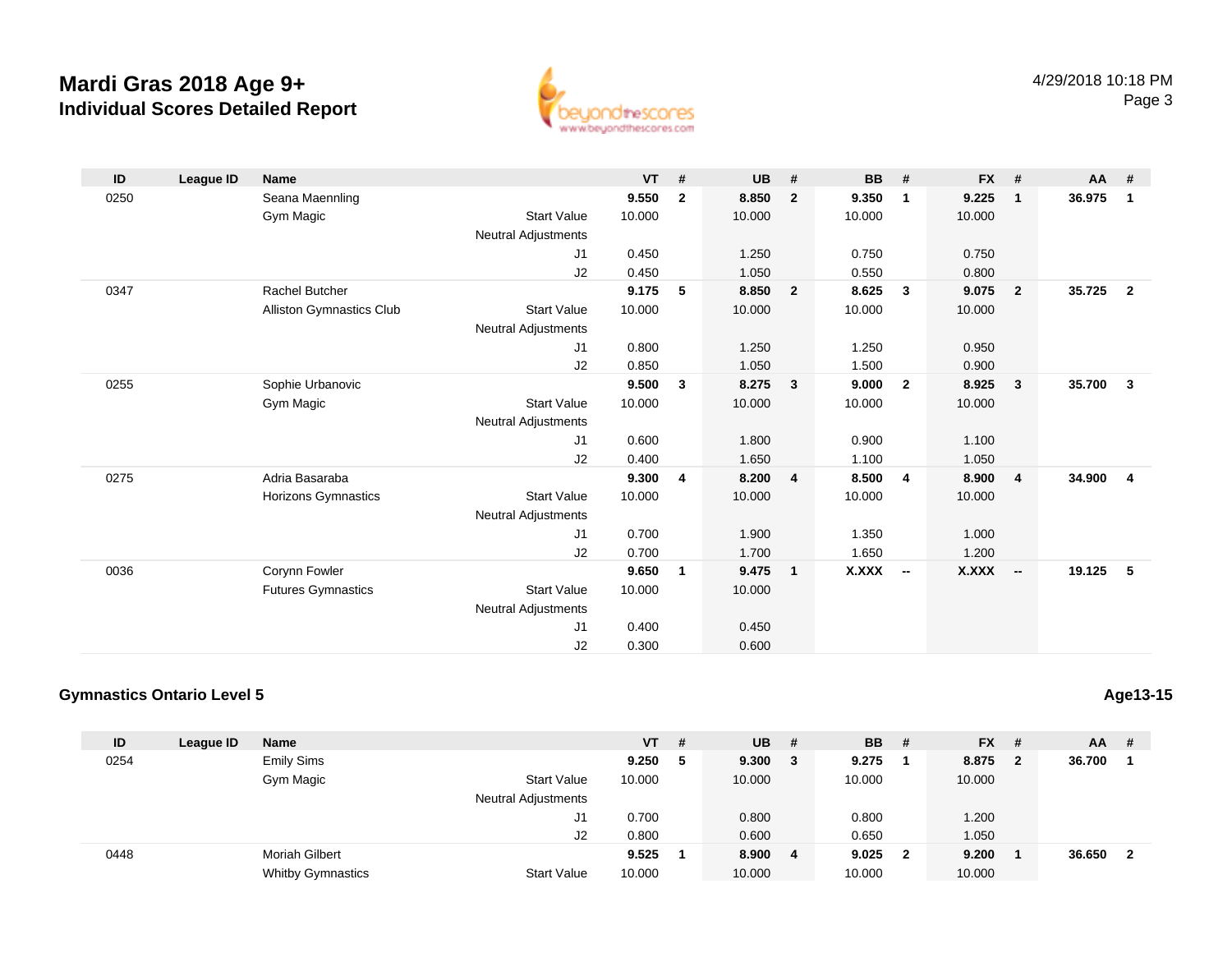

|      |                           | Neutral Adjustments        |        |                |        |                |          |                         |              |                          |        |                         |
|------|---------------------------|----------------------------|--------|----------------|--------|----------------|----------|-------------------------|--------------|--------------------------|--------|-------------------------|
|      |                           | J1                         | 0.500  |                | 1.200  |                | 1.000    |                         | 0.850        |                          |        |                         |
|      |                           | J2                         | 0.450  |                | 1.000  |                | 0.950    |                         | 0.750        |                          |        |                         |
| 0447 | Stephanie Dundas          |                            | 9.525  | $\mathbf{1}$   | 9.350  | $\overline{2}$ | 8.800    | $\overline{\mathbf{3}}$ | 8.625        | 5                        | 36.300 | $\overline{3}$          |
|      | <b>Whitby Gymnastics</b>  | <b>Start Value</b>         | 10.000 |                | 10.000 |                | 10.000   |                         | 10.000       |                          |        |                         |
|      |                           | Neutral Adjustments        |        |                |        |                | $-0.100$ |                         |              |                          |        |                         |
|      |                           | J1                         | 0.450  |                | 0.700  |                | 1.250    |                         | 1.450        |                          |        |                         |
|      |                           | J2                         | 0.500  |                | 0.600  |                | 0.950    |                         | 1.300        |                          |        |                         |
| 0249 | Maya Farquharson          |                            | 9.500  | $\overline{2}$ | 8.850  | 5              | 8.750    | $\overline{4}$          | 8.850        | $\mathbf{3}$             | 35.950 | $\overline{\mathbf{4}}$ |
|      | Gym Magic                 | <b>Start Value</b>         | 10.000 |                | 10.000 |                | 10.000   |                         | 10.000       |                          |        |                         |
|      |                           | <b>Neutral Adjustments</b> |        |                |        |                |          |                         |              |                          |        |                         |
|      |                           | J1                         | 0.500  |                | 1.200  |                | 1.300    |                         | 1.200        |                          |        |                         |
|      |                           | J2                         | 0.500  |                | 1.100  |                | 1.200    |                         | 1.100        |                          |        |                         |
| 0276 | Jenna Darling             |                            | 9.350  | 4              | 8.750  | 6              | 8.525    | 6                       | 8.650        | $\overline{4}$           | 35.275 | 5                       |
|      | Horizons Gymnastics       | <b>Start Value</b>         | 10.000 |                | 10.000 |                | 10.000   |                         | 10.000       |                          |        |                         |
|      |                           | <b>Neutral Adjustments</b> |        |                |        |                |          |                         |              |                          |        |                         |
|      |                           | J <sub>1</sub>             | 0.700  |                | 1.200  |                | 1.400    |                         | 1.400        |                          |        |                         |
|      |                           | J2                         | 0.600  |                | 1.300  |                | 1.550    |                         | 1.300        |                          |        |                         |
| 0252 | Estella McCarthy          |                            | 9.150  | 6              | 8.425  | 8              | 8.700    | 5                       | 8.650        | $\overline{4}$           | 34.925 | 6                       |
|      | Gym Magic                 | <b>Start Value</b>         | 10.000 |                | 10.000 |                | 10.000   |                         | 10.000       |                          |        |                         |
|      |                           | <b>Neutral Adjustments</b> |        |                |        |                | $-0.100$ |                         |              |                          |        |                         |
|      |                           | J1                         | 0.800  |                | 1.550  |                | 1.050    |                         | 1.400        |                          |        |                         |
|      |                           | J2                         | 0.900  |                | 1.600  |                | 1.350    |                         | 1.300        |                          |        |                         |
| 0251 | Stephanie Muntean         |                            | 9.450  | 3              | 8.525  | $\overline{7}$ | 8.350    | $\overline{7}$          | 8.350        | 6                        | 34.675 | $\overline{7}$          |
|      | Gym Magic                 | <b>Start Value</b>         | 10.000 |                | 10.000 |                | 10.000   |                         | 10.000       |                          |        |                         |
|      |                           | Neutral Adjustments        |        |                |        |                |          |                         |              |                          |        |                         |
|      |                           | J <sub>1</sub>             | 0.600  |                | 1.550  |                | 1.700    |                         | 1.750        |                          |        |                         |
|      |                           | J2                         | 0.500  |                | 1.400  |                | 1.600    |                         | 1.550        |                          |        |                         |
| 0248 | Maeve Doherty             |                            | 8.900  | $\overline{7}$ | 7.800  | 9              | 7.900    | 8                       | 8.875        | $\overline{2}$           | 33.475 | 8                       |
|      | Gym Magic                 | <b>Start Value</b>         | 10.000 |                | 10.000 |                | 10.000   |                         | 10.000       |                          |        |                         |
|      |                           | <b>Neutral Adjustments</b> |        |                |        |                | $-0.100$ |                         |              |                          |        |                         |
|      |                           | J <sub>1</sub>             | 1.100  |                | 2.300  |                | 2.100    |                         | 1.300        |                          |        |                         |
|      |                           | J2                         | 1.100  |                | 2.100  |                | 1.900    |                         | 0.950        |                          |        |                         |
| 0024 | Kai Daniel                |                            | 9.500  | $\overline{2}$ | 9.525  | $\mathbf{1}$   | X.XXX    | $\sim$                  | <b>X.XXX</b> | $\overline{\phantom{a}}$ | 19.025 | 9                       |
|      | <b>Futures Gymnastics</b> | <b>Start Value</b>         | 10.000 |                | 10.000 |                |          |                         |              |                          |        |                         |
|      |                           | <b>Neutral Adjustments</b> |        |                |        |                |          |                         |              |                          |        |                         |
|      |                           | J1                         | 0.500  |                | 0.550  |                |          |                         |              |                          |        |                         |
|      |                           | J2                         | 0.500  |                | 0.400  |                |          |                         |              |                          |        |                         |